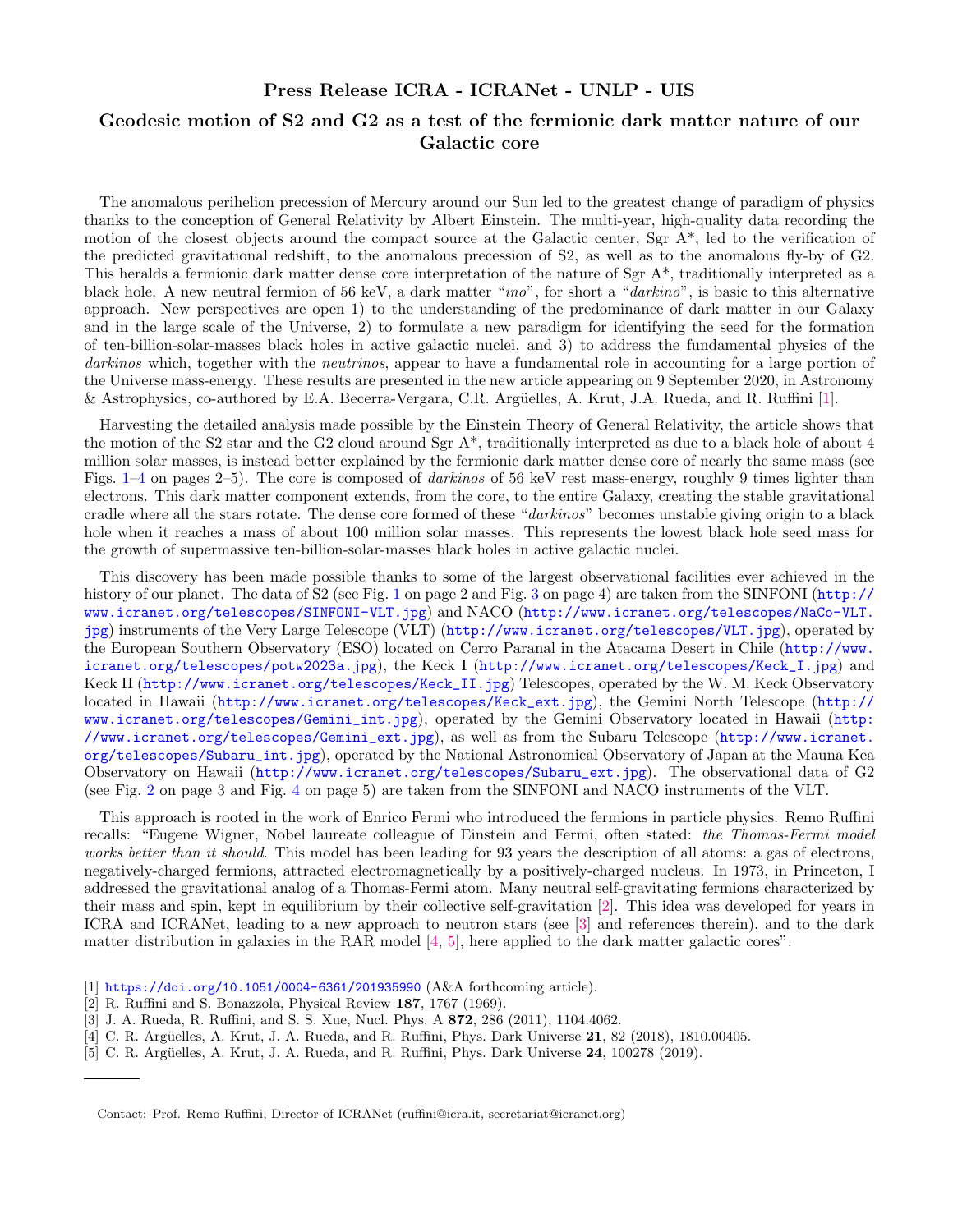

<span id="page-1-0"></span>FIG. 1. Taken from [\[1\]](#page-0-0). Theoretical (central BH and RAR models) and observed orbit of S2 around Sgr A\*. The left panel shows the orbit, i.e. the right ascension  $(X)$  vs. declination  $(Y)$  angular positions, and the right panel shows the X and Y positions as a function of the observation time, and the corresponding residuals of the best-fit for the BH (blue) and the RAR (red) models. The theoretical models are calculated by solving the equations of motion of a test particle in the gravitational field of: 1) a Schwarzschild BH of 4.075 million solar masses (blue-dashed curves), and 2) the DM distribution obtained from the extended RAR model for 56 keV-fermions (red curves). The mass of the quantum core in the RAR model is 3.5 million solar masses. Figure available at: <http://www.icranet.org/orbitS2.pdf>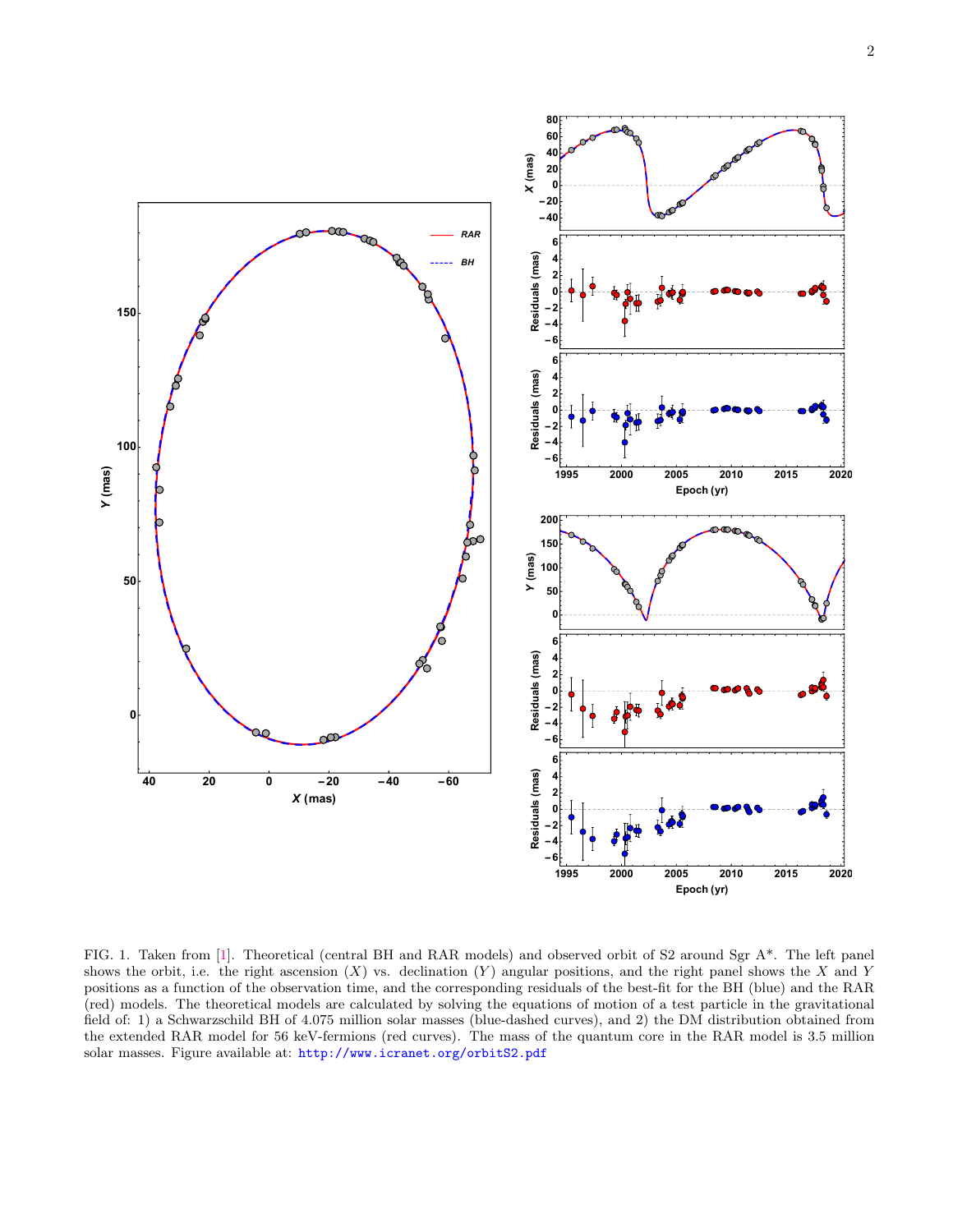3



<span id="page-2-0"></span>FIG. 2. Taken from [\[1\]](#page-0-0). Same as Fig. 1, but for G2. Figure available at: <http://www.icranet.org/orbitG2.pdf>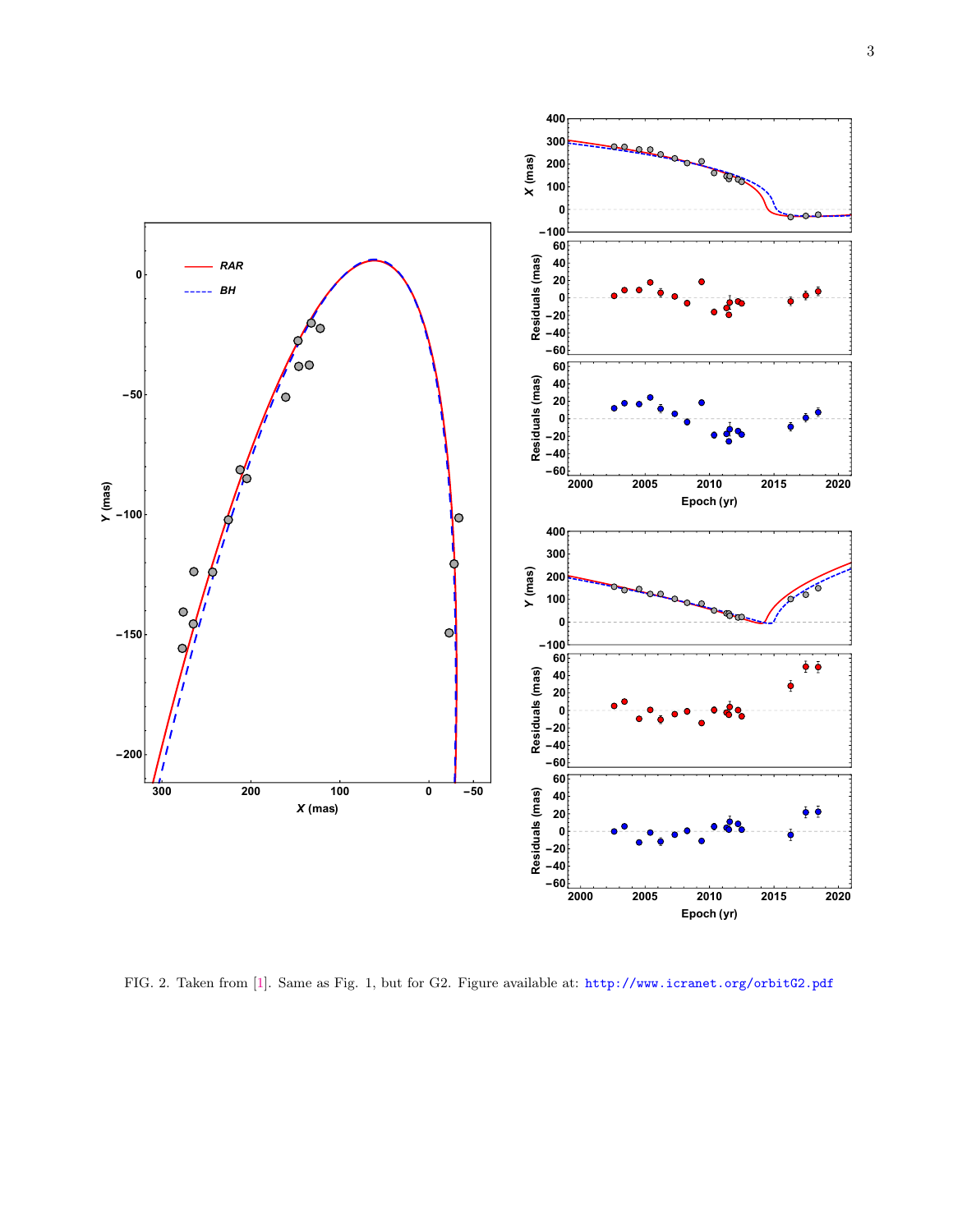

<span id="page-3-0"></span>FIG. 3. Taken from [\[1\]](#page-0-0). Same as Fig. 1, but for the line-of-sight radial velocity of S2 (i.e. the redshift function z). Figure available at: <http://www.icranet.org/velS2.pdf>